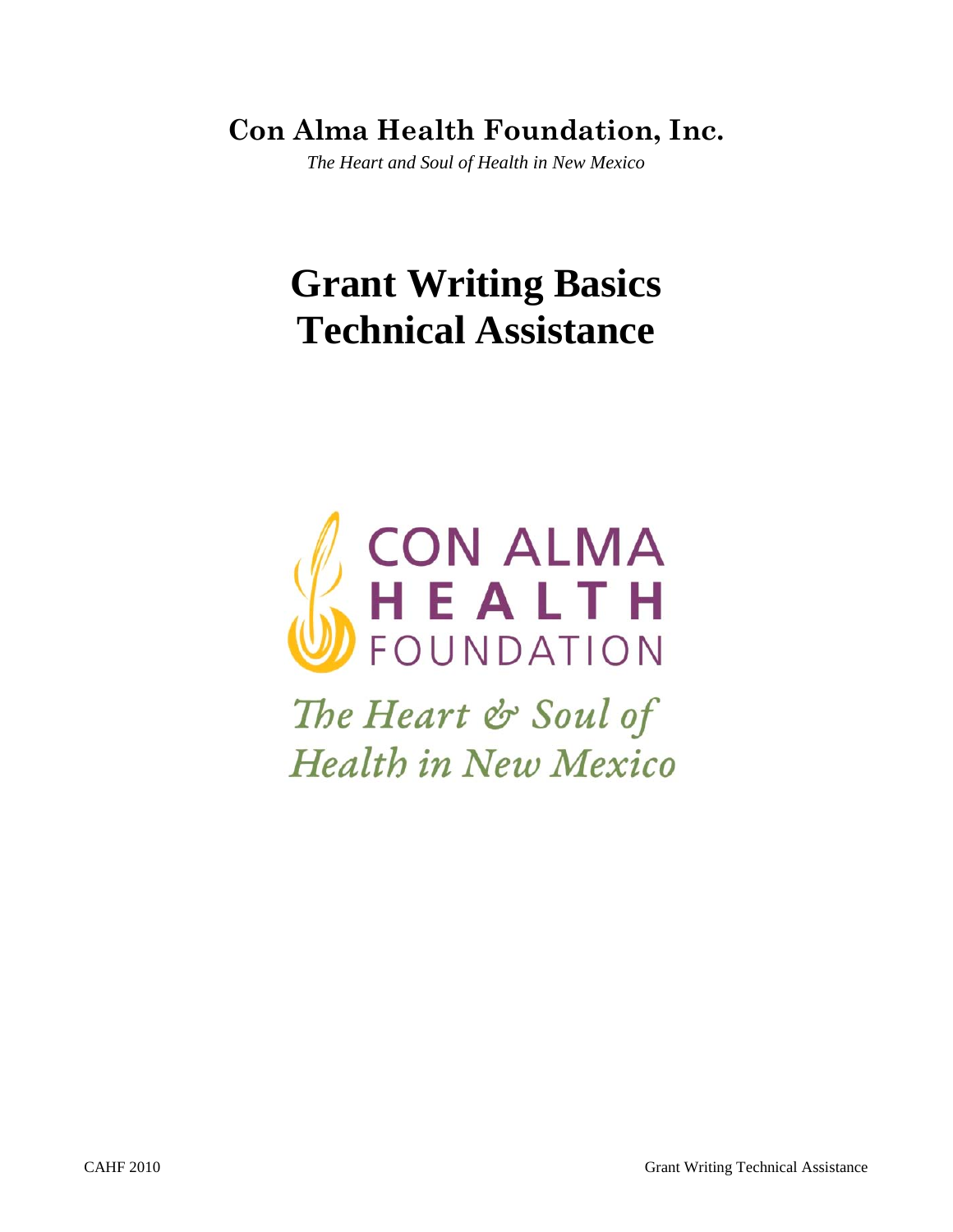## **TABLE OF CONTENTS**

| <b>Types of Proposals</b>                    | A <sub>1</sub> |
|----------------------------------------------|----------------|
| <b>Proposal Writing-Basic Components</b>     | A2             |
| <b>Components of a Proposal</b>              | A <sub>3</sub> |
| <b>Worksheet-Writing A Proposal</b>          | A <sub>4</sub> |
| <b>Writing Your Proposal Budget</b>          | A5             |
| <b>General Proposal Writing Guidelines</b>   | A6             |
| Con Alma Health Foundation-Dos and Don'ts A7 |                |
| <b>Proposalese-Terms and Concepts</b>        | Α8             |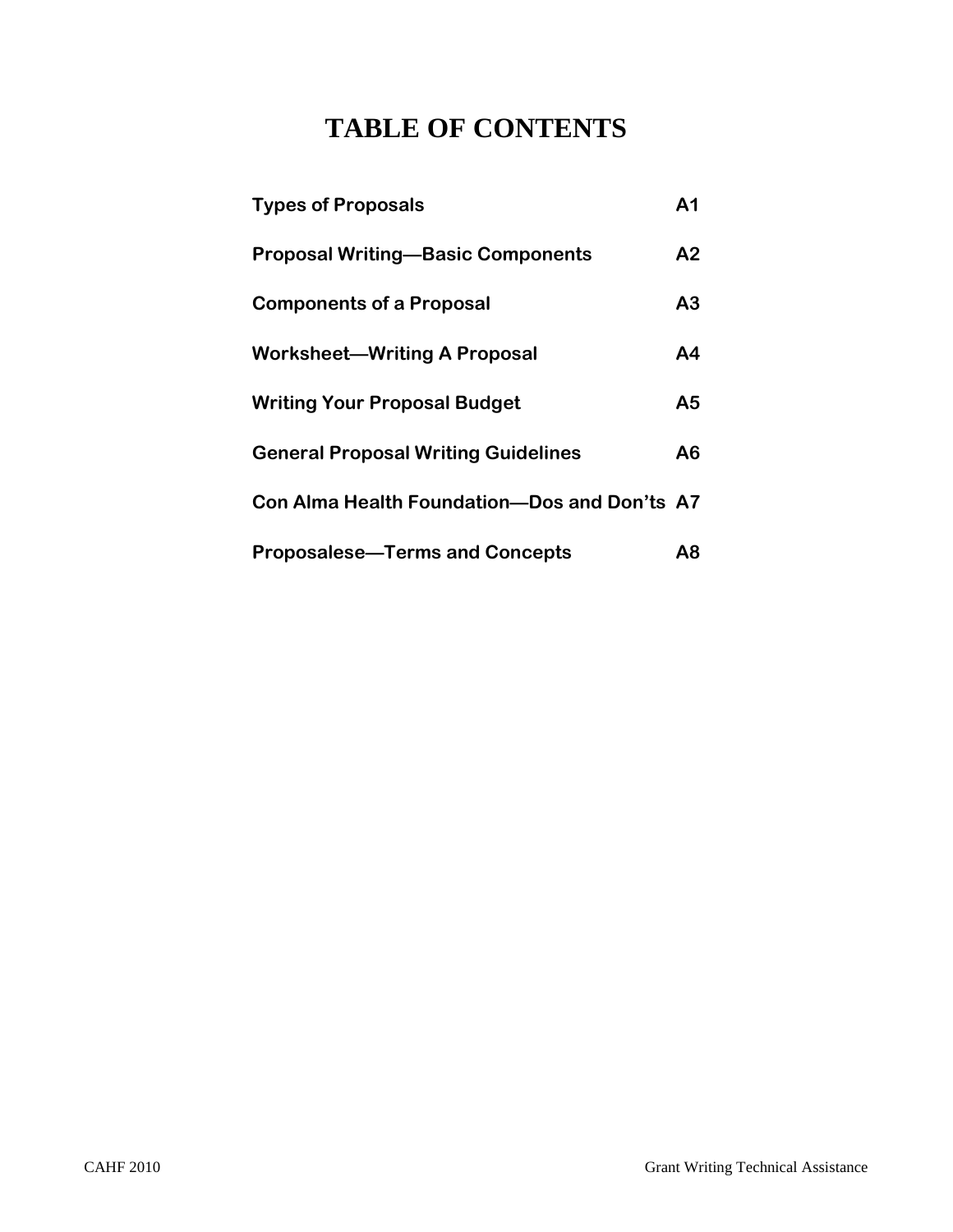## **Types of Proposals**

#### *Sectors:*

- 1. Public (governmental).
- 2. Private (includes for-profit, e.g. businesses and not-for-profit, e.g. nonprofits).
- 3. Nonprofit (referred to as the "third sector" due to size and unique characteristics).

#### **Private Sector:**

Foundations (includes private foundations, corporate foundations, community foundations, etc.). Grant guidelines vary from foundation to foundation. Generally there is no standard proposal application process.

#### **Public Sector:**

Governmental (includes all public types of funders, e.g. state, federal, etc.) – generally proposal application packet is very structured.

### *Funders (examples/types of):*

- Private Foundations Con Alma Health Foundation
- Corporate Foundations PNM Resources Foundation
- Community Foundations New Mexico Community Foundation
- Other Giving Vehicles United Way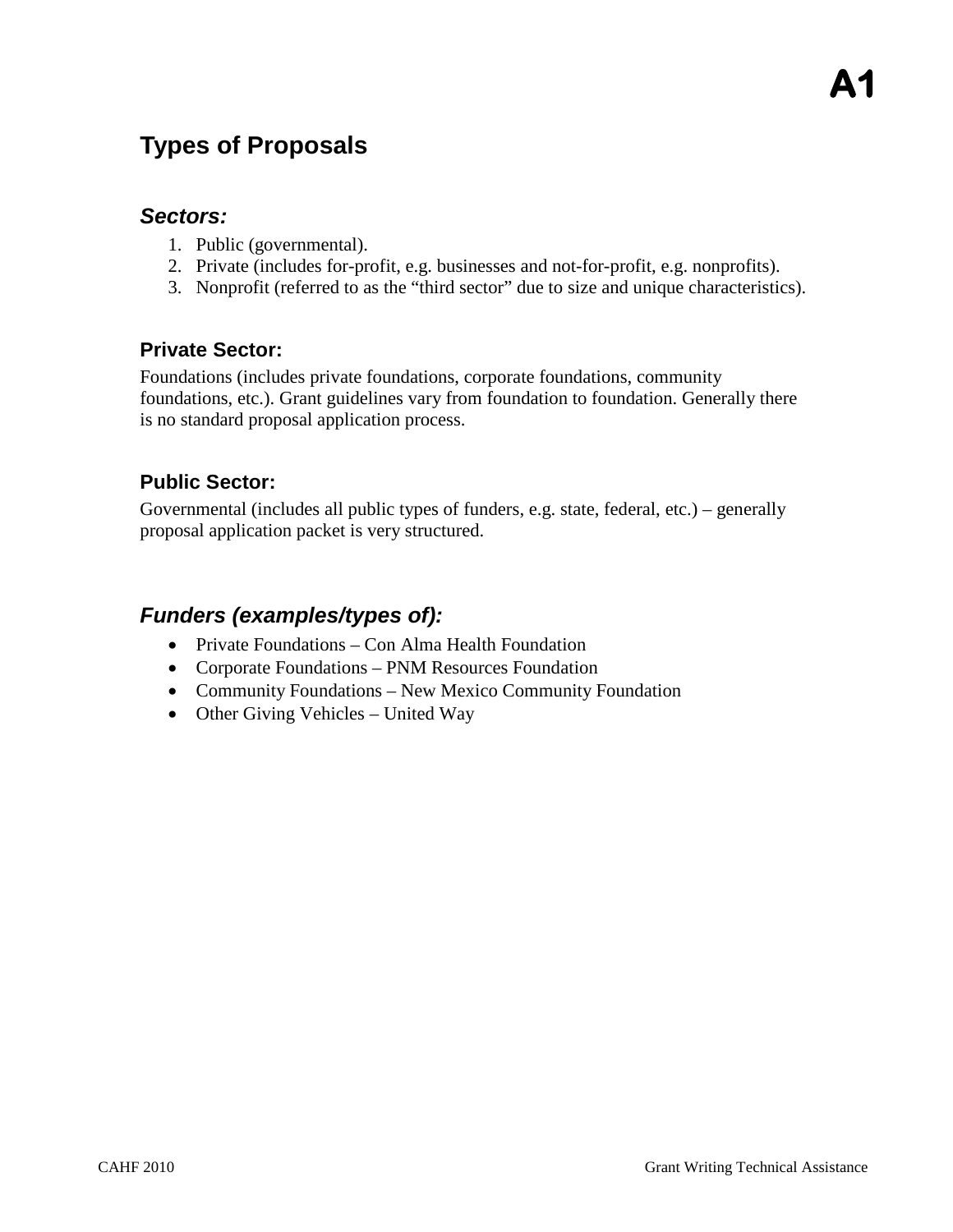## **Proposal Writing – Basic Components**

## *WHO, WHAT, WHEN, WHERE, WHY, and HOW*

#### **WHY:**

Why do you think there is a problem or need? (Sometimes referred to as the problem or needs statement.)

#### **WHO:**

Who is the organization providing the services/program/project? (Brief mission statement, etc.)

Who will you be serving? That is, population served.

#### **WHAT:**

What will you be doing to address the problem or need? (Objectives)

#### **WHEN:**

Time frame. When will services/project/program take place?

#### **WHERE:**

Where will services/project/program take place? For example, the program will be offered statewide, or specifically in Doña Ana County.

#### **HOW:**

Includes staffing, budget (revenue and expenses), facilities, etc.

How will you evaluate your efforts to determine it they were effective?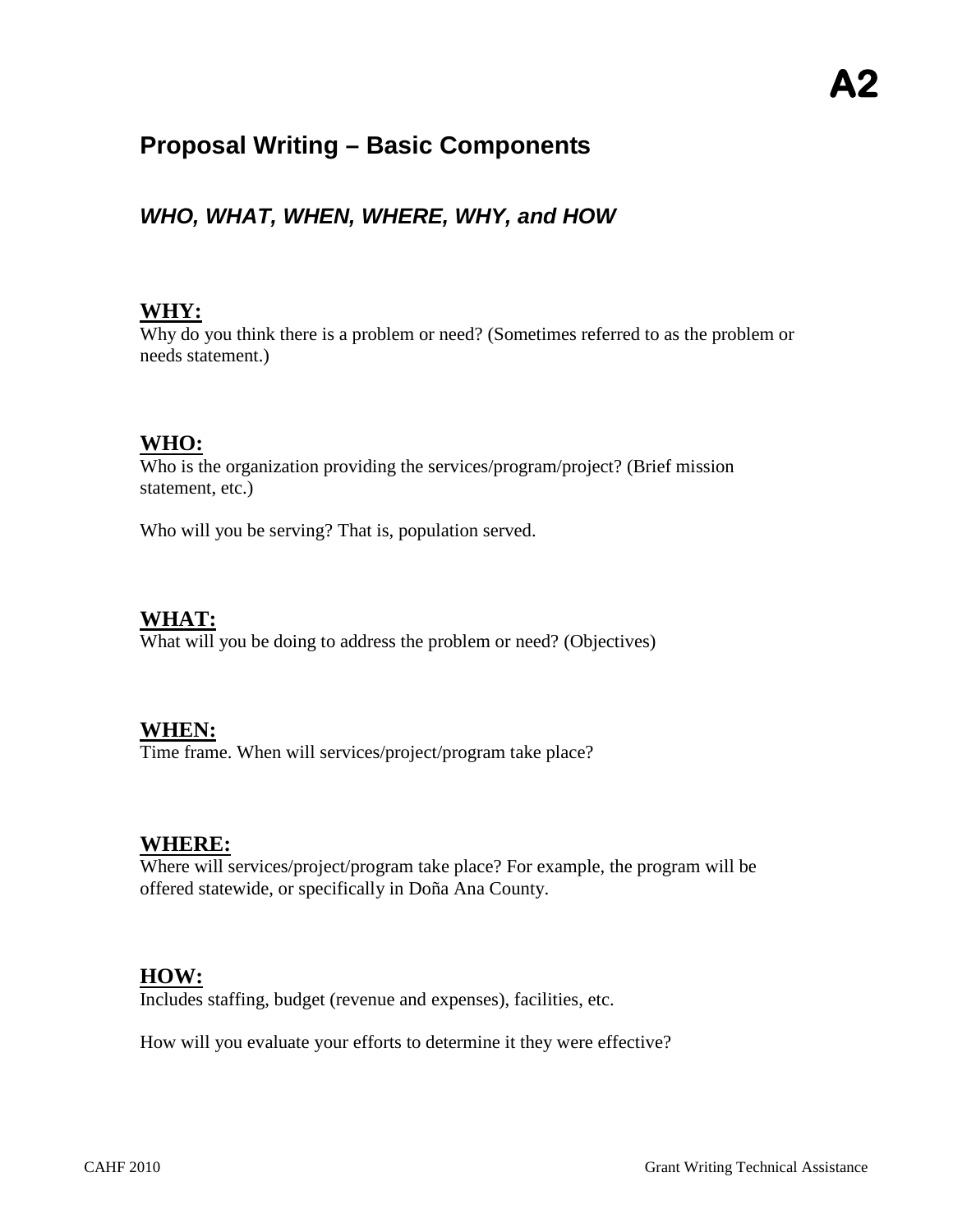#### **Components of a Proposal**



Source: Components of a Proposal is from the short course in proposal writing adapted from *[The Foundation Center's Guide to Proposal Writing](http://foundationcenter.org/marketplace/catalog/product_monograph.jhtml?id=prod10047)***,** 5th ed. (New York: The Foundation Center, 2007), by Jane C. Geever, chairman of the development consulting firm, J. C. Geever, Inc.

Online:http://foundationcenter.org/getstarted/tutorials/shortcourse/components.html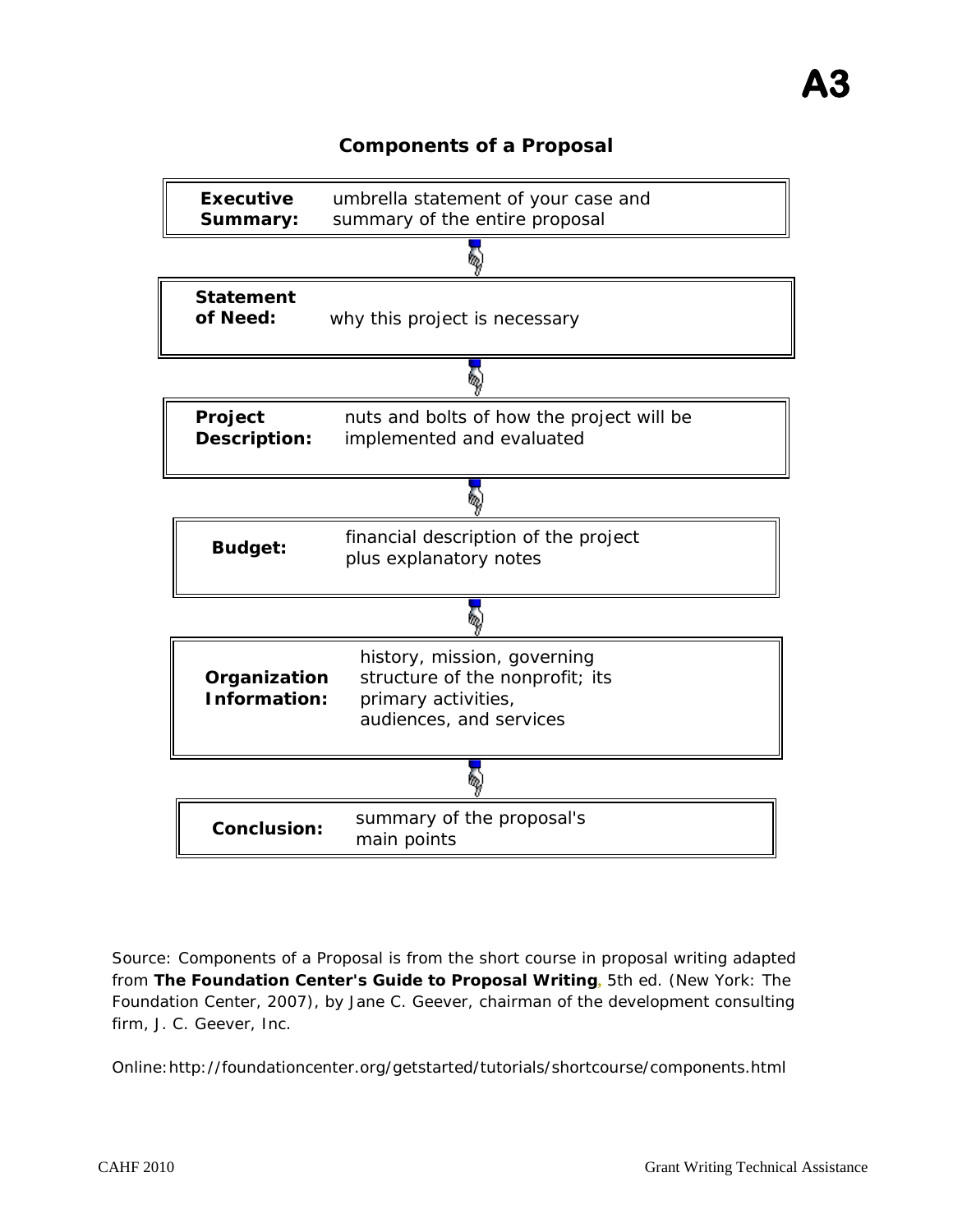#### **A4 WORKSHEET: Writing a Proposal**

**EXECUTIVE SUMMARY: Umbrella statement of your case and summary of the entire proposal.** 

**STATEMENT OF NEED: Why is this project necessary?**

**PROJECT DESCRIPTION: Nuts & bolts of how the project will be implemented and evaluated.** 

**BUDGET: Financial description of the project plus explanatory notes.** 

**ORGANIZATION INFORMATION: History, mission, governing structure of the nonprofit; its primary activities, audiences, and services.** 

**CONCLUSION: Summary of the proposal's main points.**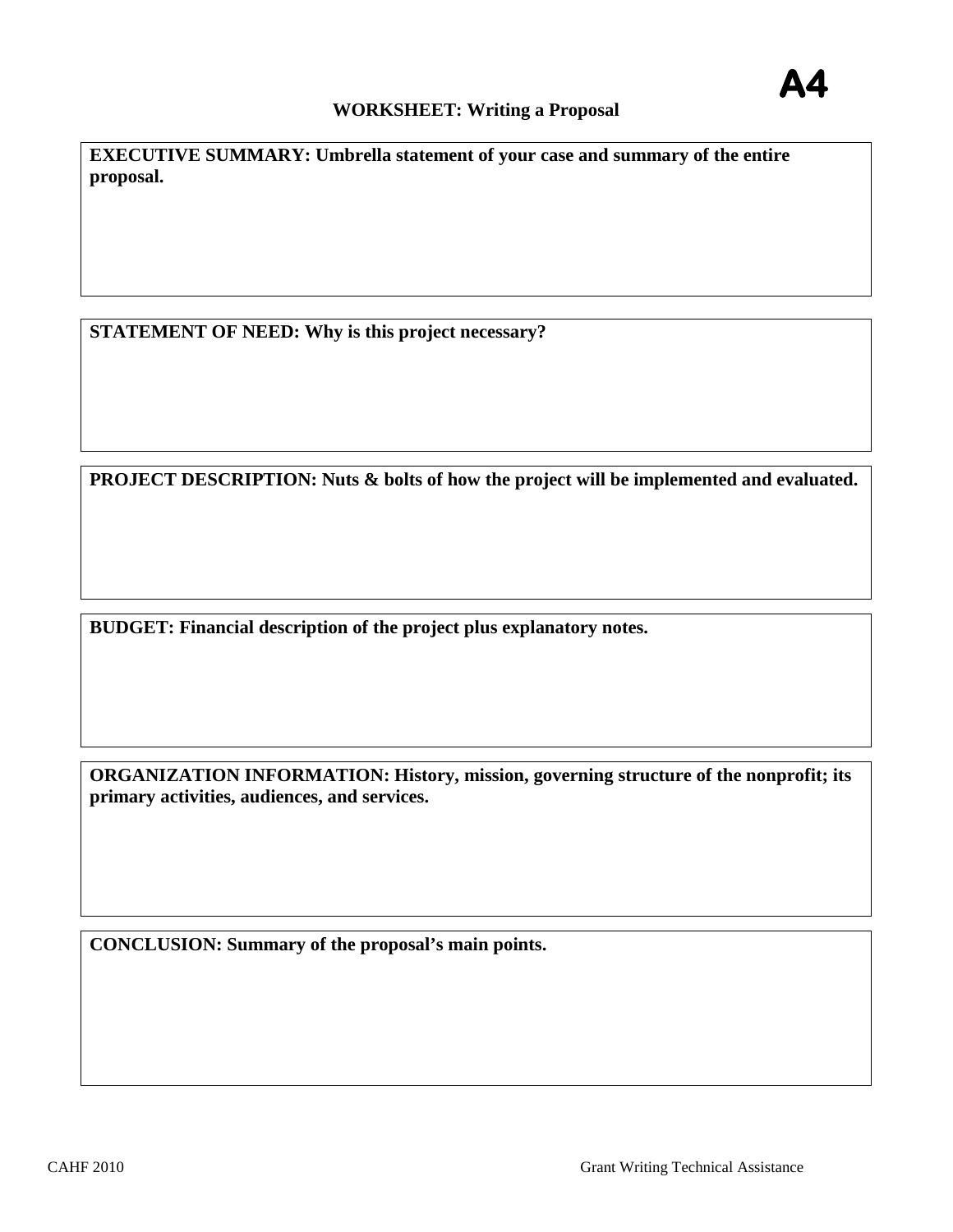## **Writing Your Proposal Budget**

#### **THE BUDGET SHOWS THE DETAILED COSTS OF YOUR PROJECT**

**Show** how the grantor's money will be spent on the **needs** outlined in your objectives.

**Show** how your budget is **reasonable** and **consistent** with the needs you have outlined in your Objectives Statement.

**Detail** the **costs** of your project:

**Direct costs are line items, or explicit project costs:** personnel and the things they will use to carry out the project.

**Personnel costs** can include salaries and benefits.

**Other direct costs** can be equipment, supplies, travel, and publication expenses.

Each cost is listed on a **separate line** in your budget.

**Indirect costs are operating costs** or **administrative costs** not specifically listed in your budget as line items but are real costs in your project anyway. Time spent processing a payroll or time spent planning and "brainstorming" on your project are examples of indirect costs.

**Balance your budget exactly.** 

**Don't underestimate:** this shows that you don't understand your project realistically.

**Don't pad the numbers, or overestimate:** this shows you are trying to get more than you really need.

Source: **<http://www.ferris.edu/htmls/administration/academicaffairs/vpoffice/grants/budgets/writingbudget.cfm>**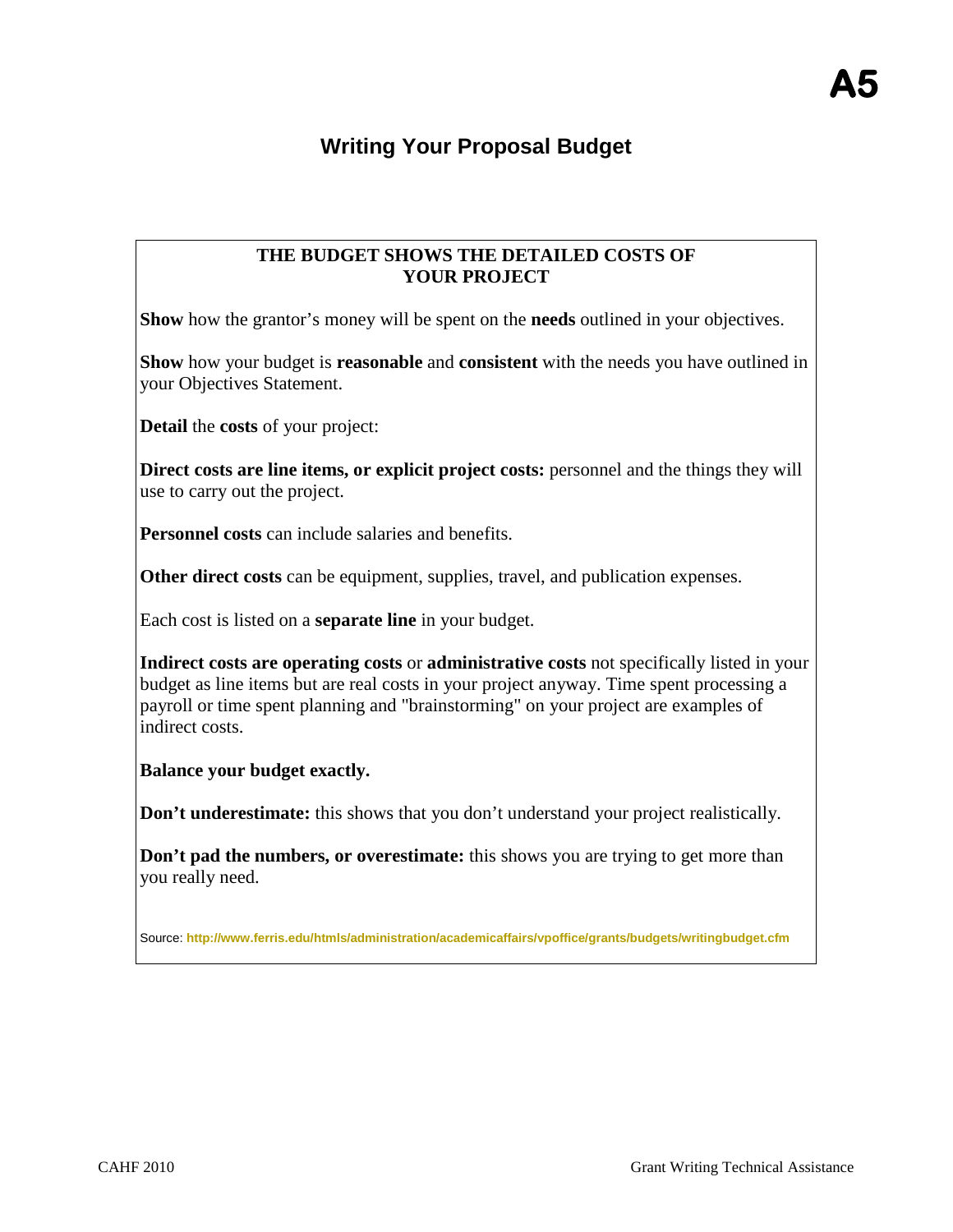- 1. **Do your homework**. Make sure that your proposal fits the guidelines.
- 2. **Follow instructions**.
- 3. **Stay within your mission**. Avoid mission drift. Funders are interested in the needs of your target population and in fulfilling your (and the funders') respective missions, but there needs to be a good fit. Be specific on how the requested funding will be used to fulfill program objectives and how the request fits with the funder's mission.
- 4. **Be specific**. Provide specific numbers regarding clients, partners, etc. that your proposed program will address.
- 5. **Statement of Need**. Don't assume that the funder understands your need/problem. Nonprofit organizations often are so passionate about their mission that they assume that everyone understands why a proposed (or current) project, program, or service is worthy of funding.
- 6. **Avoid circular reasoning**. In circular reasoning, your solution is the same as the problem. For example, "The problem is that there is no health clinic; therefore, establishing a health clinic will solve the problem."
- 7. **Using data**. Don't use only national data to describe a local need/problem. National data is helpful to include as part of the framework, but you also need to support the need at the local level with local data.
- 8. **Budgets**. Check your math. Match the budget with the program request. Ask for what you need and substantiate it with sound figures.
- 9. **Avoid "***proposalese*." Write clearly and concisely. Avoid jargon. Define important terms and concepts, if needed.
- 10. **Integrity.** Maintain a high level of integrity. Don't pad your budget. Don't promise what you can't deliver. Follow through if funded and keep funder informed of any changes.

*Applicants are strongly encouraged to use the Closing the Health Disparity Gap in New Mexico: A Roadmap for Grantmaking report found on the Con Alma Health Foundation website under Health Resources.*

Please contact us if you have questions. We are more than willing to work with you – just as long as you have done your homework first.

Michelle Gutierrez, Program Officer Program Officer Ph: 505/438-0776, Ext. 3 Email: **[mgutierrez@conalma.org](mailto:mgutierrez@conalma.org)**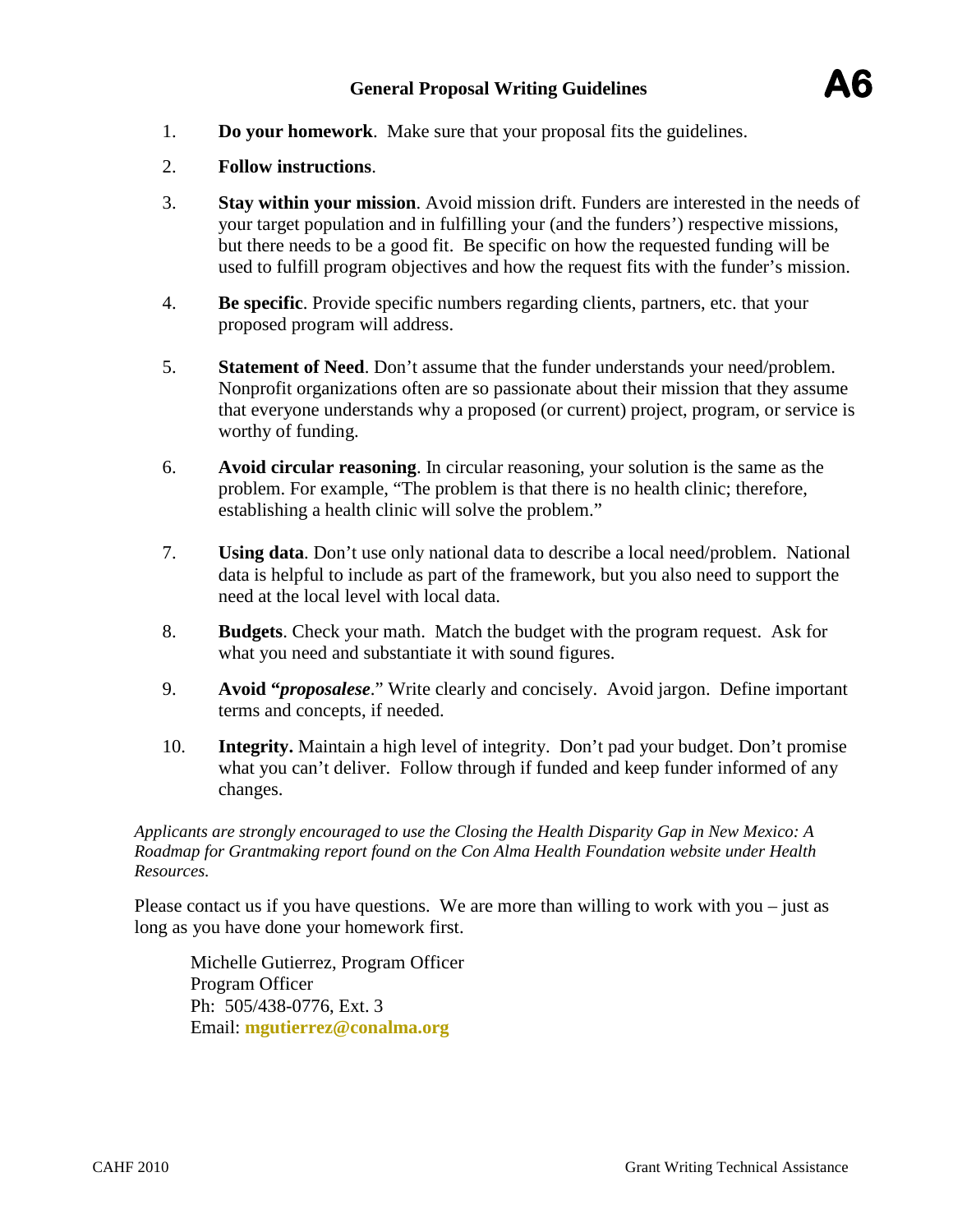#### **These are general tips. However, always Refer to the Letter of Intent and/or Grant Application guidelines**

| Do                                                                                                                 | Don't                                                                                                                                                              |
|--------------------------------------------------------------------------------------------------------------------|--------------------------------------------------------------------------------------------------------------------------------------------------------------------|
| 1. Do organize your materials in the order listed in the<br>guidelines and use subheadings as appropriate.         | Don't write one-page paragraphs!                                                                                                                                   |
|                                                                                                                    |                                                                                                                                                                    |
| 2. Do write clearly and concisely and follow instructions as to<br>number of pages, eligibility, attachments, etc. | Don't exceed page limit or use a font smaller than 12 points<br>(standard) and do not include your own cover page or attachments<br>unless specifically requested. |
|                                                                                                                    |                                                                                                                                                                    |
| 3. Do use easily removable paper or binder clips.                                                                  | Don't use permanent binders, folders, fasteners or staples and don't<br>fold proposals/applications unless specifically requested.                                 |
|                                                                                                                    |                                                                                                                                                                    |
| 4. Do number or otherwise ID all pages, use standard size<br>white paper, and one-sided copies only.               | Don't mix one-sided and two-sided copies. Do not use colored<br>paper. Do not forget to number pages and include an ID on pages.                                   |
|                                                                                                                    |                                                                                                                                                                    |
| 5. Do pay special attention to submission request for an<br>electronic copy.                                       | Don't forget to email a copy of the proposal. Include grant cycle and<br>organization name in the subject line.                                                    |
|                                                                                                                    |                                                                                                                                                                    |
| 6. Do contact your partners and/or collaborators. Each must<br>sign a form to be submitted with the proposal.      | Don't wait to contact partners/collaborators, if required. Signed<br>forms must be submitted with the proposal.                                                    |
|                                                                                                                    |                                                                                                                                                                    |
| 7. Do include the amount & name of the specific grant cycle<br>you are applying for.                               | Don't assume that the Foundation will know amount/or<br>grant cycle your application is being submitted for.                                                       |
| 8. Do include the required 501c3 document.                                                                         | Don't use a different name on your proposal unless you explain the<br>discrepancy (e.g. fiscal sponsor, etc.)                                                      |
| 9. Do submit proposals (hard copies and electronic copy)<br>before the deadline.                                   | Don't wait to the last minute to submit your proposal. Do not submit<br>faxed copies.                                                                              |
| 10. Do ask questions, if you are unclear on the application<br>procedure or materials.                             | Don't hesitate to contact the program officer, if you have any<br>questions.                                                                                       |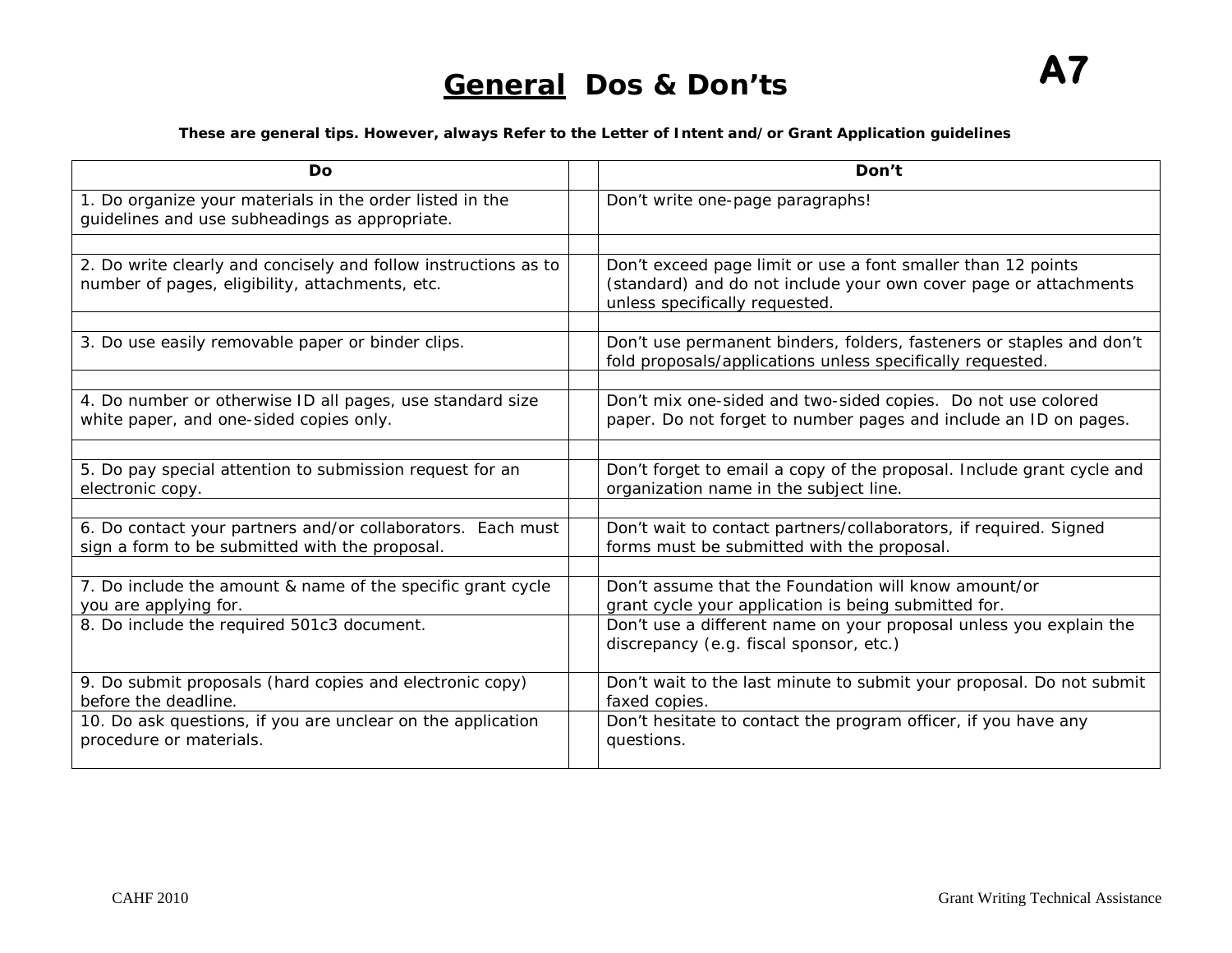# **A8.1 Proposalese: Terms & Concepts**

#### **Dolores E. Roybal, Executive Director Con Alma Health Foundation (CAHF)**

## A

**Audit** - An examination and verification of a company's financial and accounting records and supporting documents by a professional, such as a Certified Public Accountant (CPA).

## B

**Bricks & Mortar** – see capital costs/equipment

### $\Gamma$

**CAHF** – Con Alma Health Foundation.

**Capital costs/equipment** - Includes property, vehicles, construction ("bricks & mortar"), renovations or equipment over \$1,000 (Con Alma's definition. Note that the definition varies by organization/funder).

**Capacity building** - the development of an organization's core skills and capabilities, such as leadership, management, finance and fundraising, programs and evaluation, in order to build the organization's effectiveness and sustainability. The tools, skills, knowledge development and opportunities needed to assist an organization in increasing its capacity to fulfill its mission.

**Closing the Health Disparity Gap in New Mexico: A Roadmap for Grantmaking –** report on a research project conducted by Con Alma Health Foundation in 2006 to help guide the Foundation's grantmaking. The report is based on statistics provided by NM governmental agencies and nonprofit organizations. Available online at **[www.conalma.org](http://www.conalma.org/)** under "Resources."

## D.

**Direct costs** - total costs directly attributable to carrying out a grant project, including salaries, fringe benefits, travel, equipment, supplies, services, etc.

**Direct Services** – services provided to an individual, group or family (e.g. primary and/or behavioral health services).

#### E

**Evaluation** - an assessment of the project's success in meeting its intended outcomes..

## $\mathbf{F}$

**Fiscal sponsorship -** A nonprofit, tax-exempt organization that acts as a sponsor for a project or group that does not have its own tax-exempt status. Grants or contributions are made to the fiscal sponsor, which is responsible for managing the funds.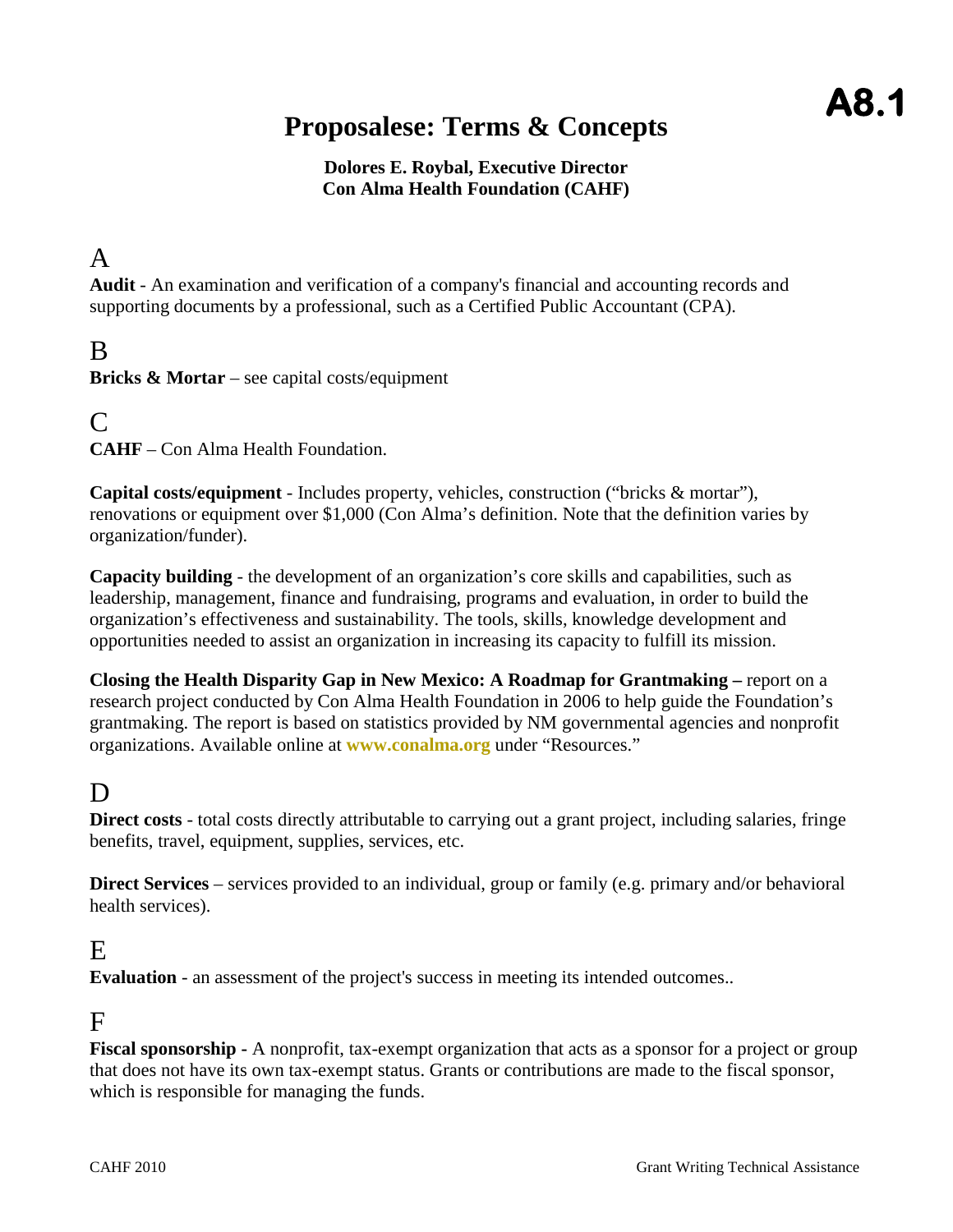**Fiscal year** - a twelve month period for which an organization plans the use of its funds; for the federal government, the fiscal year runs from October 1 through September 30; for the State of New Mexico, the fiscal year runs from July 1 through June 30. For CAHF, the fiscal year is the calendar year, January 1 through December 31. The fiscal year is designated by the calendar year in which it ends.

**Fringe benefits** - amount paid by the employer for employee benefits such as retirement, health insurance, unemployment insurance, etc.; salary plus fringe benefits equals the total personnel costs.

**Funders** (examples/types of):

- Private Foundations CAHF
- Corporate Foundations PNM and PNM Resources Foundation
- Public Foundations/Charities IRS term/classification
- Community Foundations New Mexico Community Foundation
- Other Giving Vehicles United Ways

## G

**Grant** - financial assistance in the form of money, or property or technical assistance in lieu of money, awarded by a government agency or private organization (foundation or corporation) to an eligible applicant to accomplish some public purpose. Grants obligate the grantee to meet specified objectives and hold the system financially liable if funds are not spent in accordance with applicable grant conditions of the funding organization.

**Grantee** - the legal entity to which a grant is awarded and which is accountable to the funding organization for the use of funds provided.

**Grantor** - (also known as funder or funding organization) any legal entity, public or private, that awards grants.

**Grant period** - the period of time specified in the grant award notice or contract during which costs may be charged against the grant.

## H

**Health Disparities Report** – Commonly used name for Con Alma Health Foundation's report. See "Closing the Health Disparity Gap in New Mexico: A Roadmap for Grantmaking."

## I

**Indirect costs** - overhead; costs incurred in the overall functioning of the institution; costs not readily identified as direct project expenditures (i.e., accounting services, space, utilities).

**In-kind** - dollar value of non-cash contributions to a project by the grantee or another party other than the funder which directly benefit a grant (examples: volunteer services, equipment use, facilities, staff time).

## J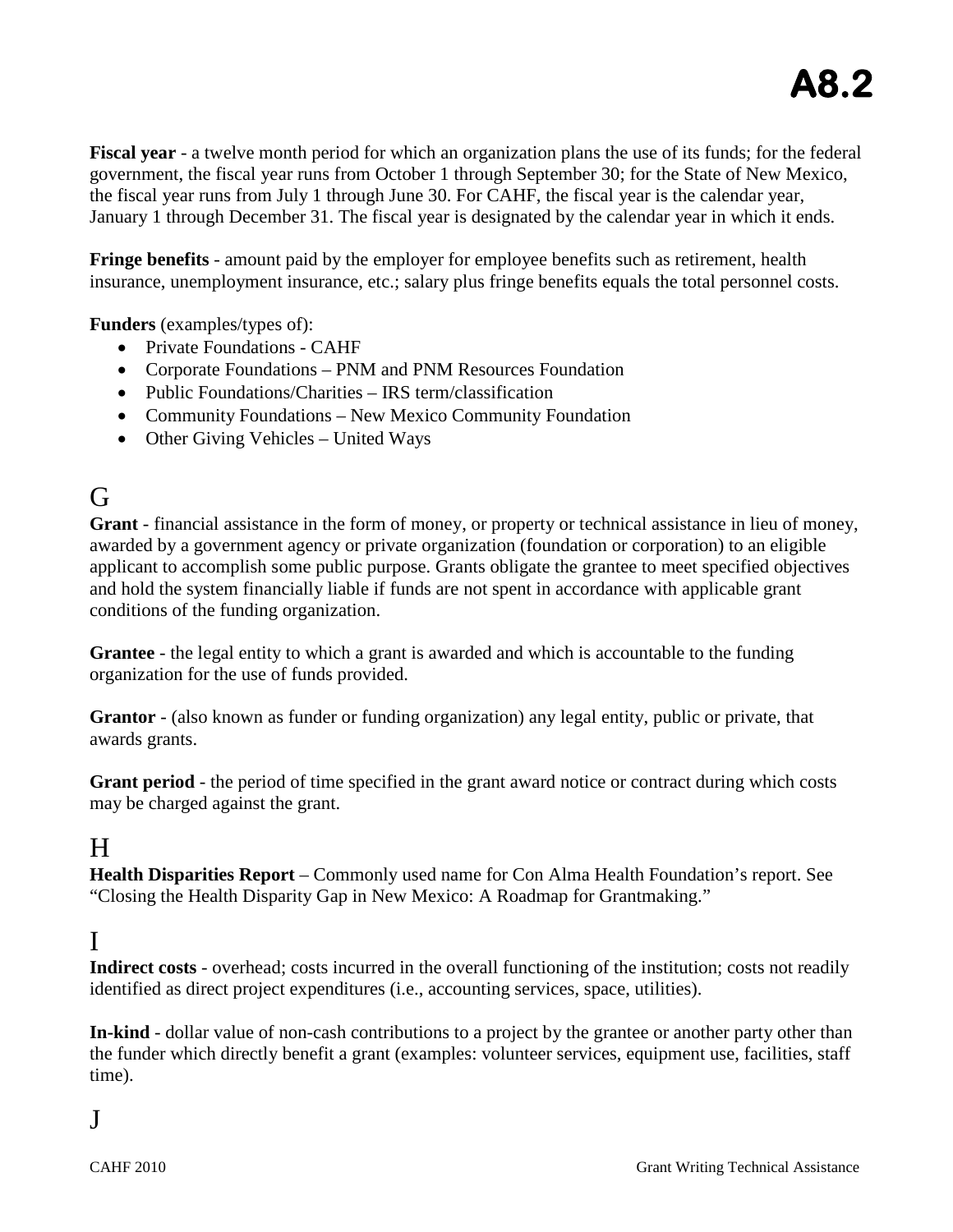## K

#### $\mathbf{L}$

**Lobbying -** The legal definition of lobbying usually involves attempting to influence specific legislation.

**Logic model -** A logic model is a systematic and visual way to present and share your understanding of the relationships among the resources you have to operate your program, the activities you plan to do, and the changes or results you hope to achieve.

**LOI** – **Letter of Intent (sometimes referred to as Letter of Interest)**, generally part of a two-step process in grantmaking. First, applicants submits Letter of Intent briefly describing proposal (idea) concept. Then, applicant submits full proposal (usually by invitation only). CAHF uses a two-step process for its Target Grants.

## M

**Mid-term & Final Report** – required by CAHF on all Small and Target Grants. Mid – term refers to the six-month interim report. Final report is due at the end of the 12-month grant period. CAHF has specific formats/forms for these reports.

**Multi-year grant –** refers to grants that are more than 12 months. In 2008, Con Alma Health Foundation developed a new multi-year (3-years) initiative focusing on grants that "invest in the system." (See Closing the Health Disparity Gap in New Mexico: A Roadmap for Grantmaking, or Health Disparities Report.)

## N

#### **New Mexico Charitable Solicitations Act**

- Requires that most New Mexico charities and all New Mexico private foundations must register and file annual financial reports with the Attorney General's Registry of Charitable Organizations.
- Excluded from this requirement are: Tribal governments; Educational institutions; Auxiliary entities (like parent-teacher organizations, booster and support clubs promoting a school); and Religious organizations organized for the purpose of divine worship or religious teaching.
- A large number of small nonprofits are exempt from 990 filing requirements based on their revenue (less than \$25,000 in gross receipts, or up to a maximum of \$37,500 during the first three years of an organization's existence.

**Norm** – a standard of behavior that is considered normal in society. The customary situation or circumstance.

## $\Omega$

**Outcome objective** - refers to the measurable change (increase or decrease) in conditions or behaviors as a result of the project's implementation (i.e., by the end of year one, the average SAT score in mathematics for students participating in the project will increase by 5 percentile points).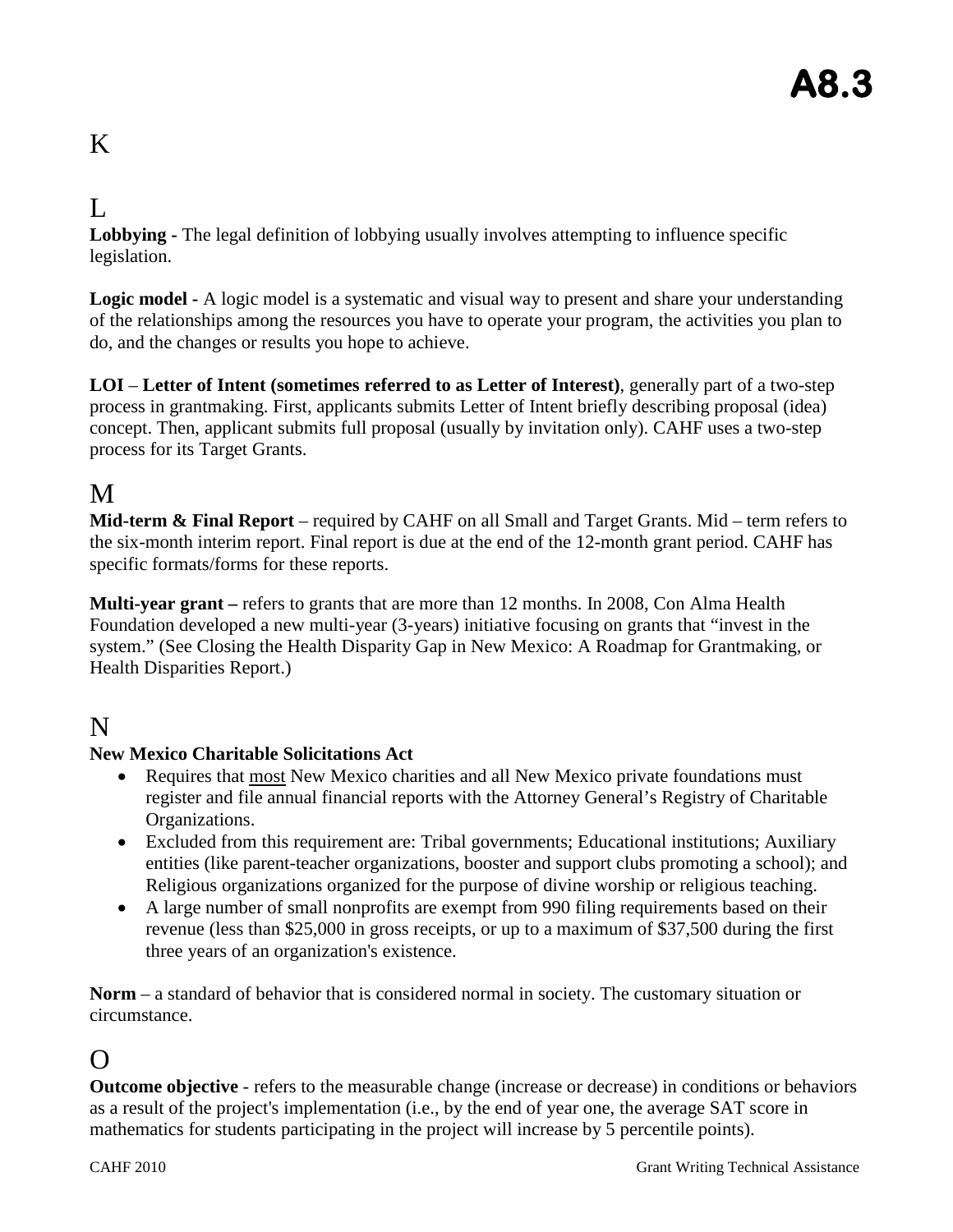**Philanthropy** - can be defined in many ways:

- The word comes from the Greek, meaning "love for mankind."
- Modern definitions include the concept of voluntary giving by an individual or group to promote the common good and improve the quality of life.
- In the US, the term "philanthropy" is also used to describe the granting of money to nonprofit organizations by foundations and corporations.

**Process objective** - a major project activity/milestone and timeline for its accomplishment; helps project staff to monitor the project activities and management plan (i.e., By the end of the second month, the in-service workshops will be scheduled); can also refer to a concrete item to be produced by the project, such as a manual or a film (i.e., By the end of the sixth month, the health curriculum supplement will be completed).

**Project/program director** - individual designated by the grantee to be responsible for the administration of a project including project management, submission of all required documents, communicating with the grantor and other appropriate agencies, and carrying out project activities.

**Project/program officer** - the official at the grantor organization who is responsible for the grant program, i.e., supervises technical and program aspects of grants; may also be responsible for administrative and fiscal aspects.

**Proposal** - formal written document that provides detailed information to a funder on the components and cost of a proposed project in response to some substantiated need or problem; represents a plan for change rather than a request for money.

**Public Charities and Private Foundations -** The IRS separates 501(c)(3) organizations into two broad categories: public charities and private foundations.

- Public charities are  $501(c)(3)$  organizations that receive significant public support or fall into another category that entitles them to automatic public charity status.
- Public charities are the focus of NCCS (National Center for Charitable Statistics) databases and account for over 90% of all  $501(c)(3)$  organizations.
- Unless a public charity falls under a filing exceptions, it is required to file IRS Form 990.

## Q

## R

**RFP – Request for Proposals –** term used to indicate that applications are being accepted. A funder's request that includes the guidelines (instructions) and forms necessary, if applicable, for the applicant to submit a proposal for funding.

## S

**Small Grant** – CAHF term for small grant cycle, up to \$15,000. Small grants are specifically for new and innovation projects that can be completed within a 12-month period.

**Solicited proposal** - a proposal that has been invited by a sponsoring agency, usually through a program announcement or RFP.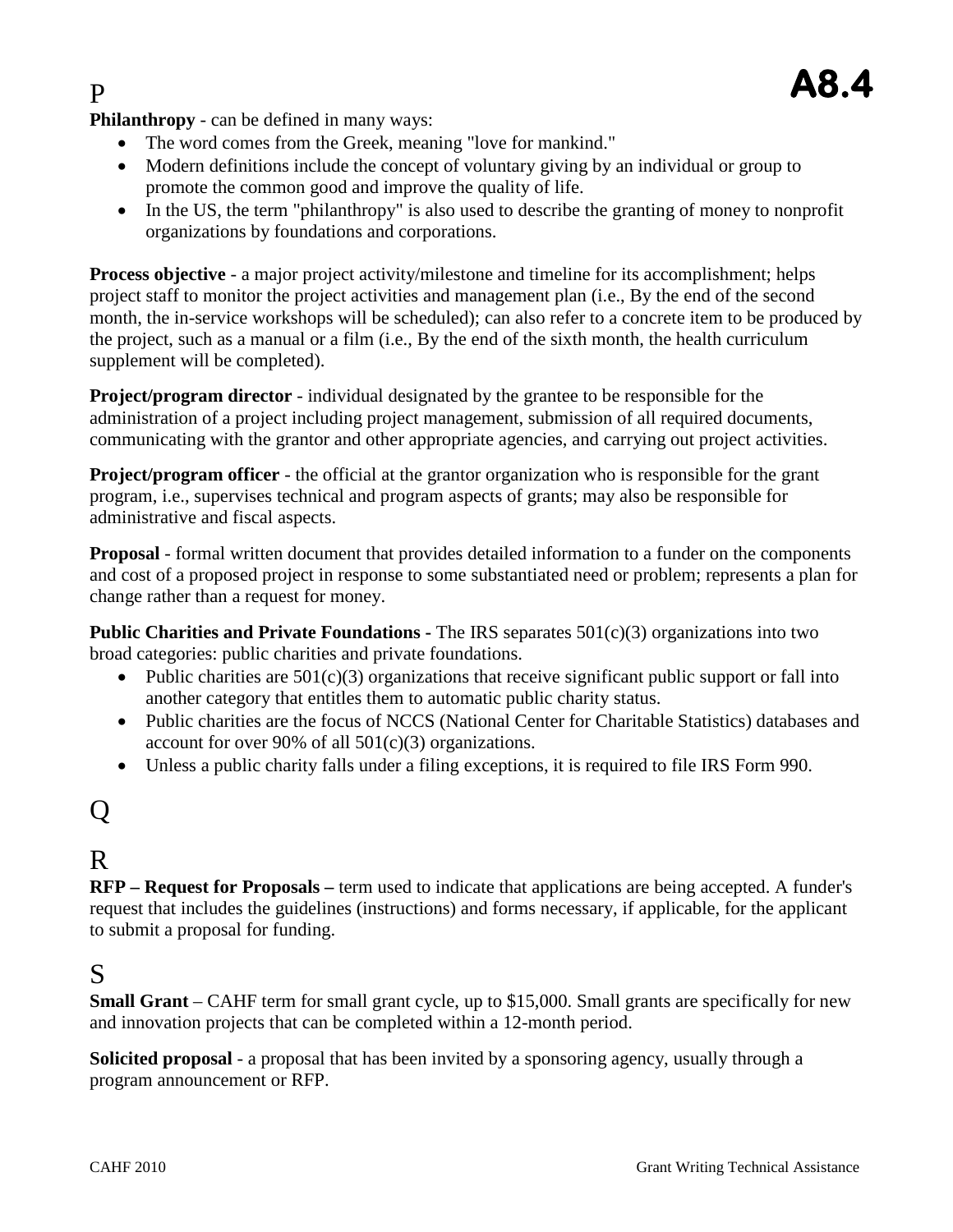

**Sustainability** – your organization's staying power. The ability and/or capacity for an organization to continue to operate effectively for the long haul. The experience, capacity, personnel, and other resources which indicate that the applying organization can carry out a proposal/project.

**Systemic change** – to affect change in a system (changes in knowledge/skills, resources, policies, norms, or changes in programs/services/practices in access. A system is a collection of parts that interact to function purposefully as a whole. Systemic change offers an opportunity to enact change while moving beyond thinking about individuals and individual organizations, single problems and single solutions. It entails thinking about *systems* – e.g. policy systems, health systems.

## T

**Target Grant** – CAHF term for large grant cycle, up to \$75,000.

**Target audience/group** - a specified group or category of persons which the project will serve or impact.

**Time-line** - a management tool which details the schedule of project tasks to be accomplished, by whom, and over what period of time.

**Two-step process –** term used to indicate that there are two steps in the proposal process, generally a Letter of Intent and then a full proposal.

## $\mathbf{U}$

**Unsolicited proposal** - proposals submitted by the applicant without formal invitation from the grantor organization or out of cycle.

 $V - Z$ 

**-----------------------------------------------------------------------------------**

#### **501(c)(3):**

- Type of (nonprofit) Tax-Exempt Organizations under U.S. Law IRS Tax Code Number
- $501(c)(3)$  = Religious, charitable, educational, etc.
- There are a number of distinctions among the more than 27 categories outlined by the Internal Revenue Service (IRS).
- Donations are deductible as charitable contributions by donors on their tax returns only to specific types of organizations, such  $501(c)(3)$ s, the most well known category.

#### **990 -**

Two broad categories of public charities are not required to file Form 990 **Non-Reporting Organizations and Zero-Filers**. The first category generally includes organizations with less than \$25,000 in gross receipts,

The second category of filing exemption covers religious organizations. Congregations, mission societies, organizations with "exclusively religious activities," and conventions or associations of churches are automatically excluded from the Form 990 filing requirements. Religious organizations that receive the majority of their revenue from serving the general public, however, must obtain recognition from the IRS and are subject to Form 990 filing requirements.